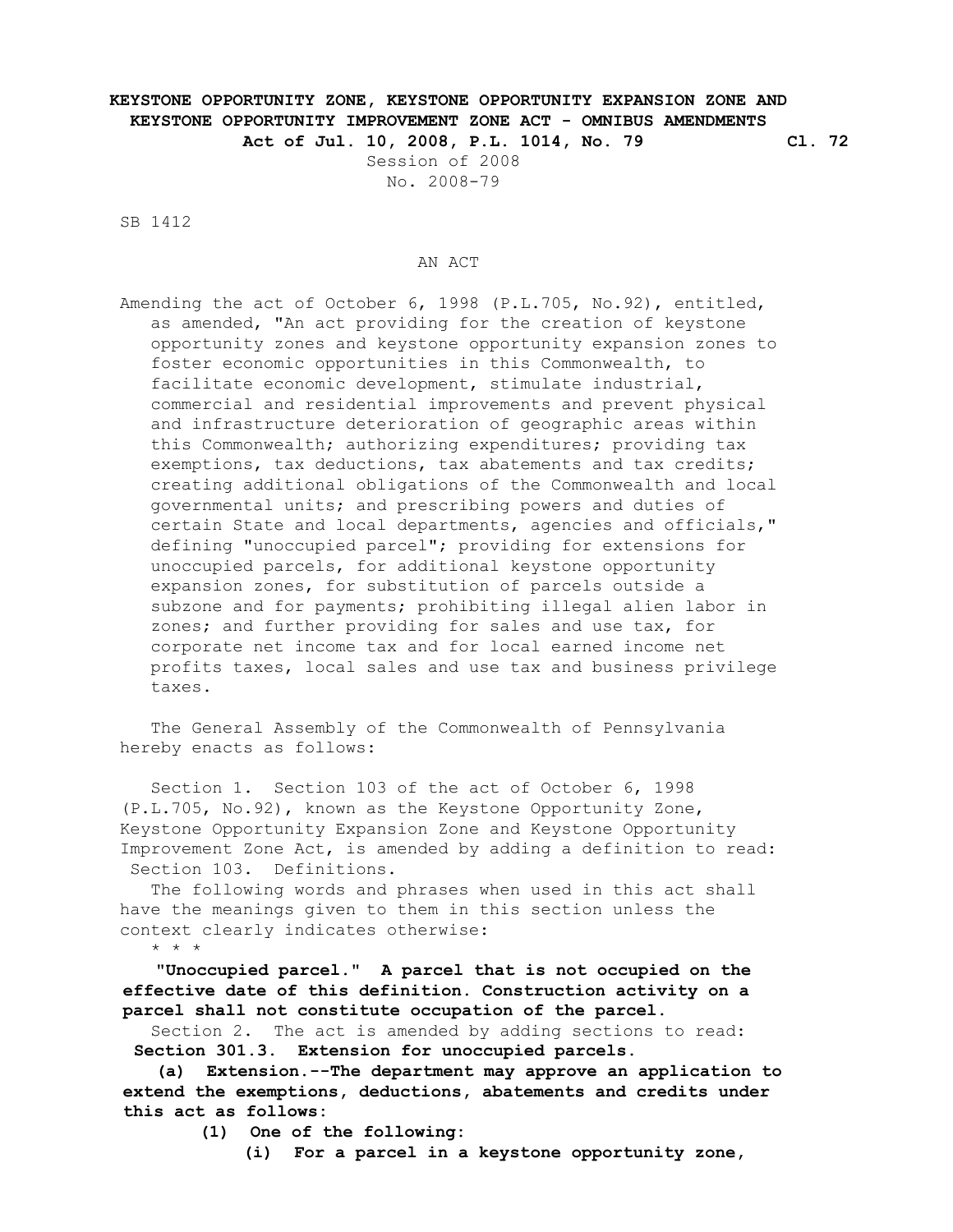**keystone opportunity expansion zone or keystone opportunity improvement zone that is an unoccupied parcel on the effective date of this section, for a period of seven years from the expiration date of the zone.**

 **(ii) For a parcel in a keystone opportunity zone or keystone opportunity expansion zone that is an unoccupied parcel on the effective date of this section, for a period of ten years from the date of occupancy, provided that the parcel is occupied on or before December 31, 2015.**

 **(2) The extension of exemptions, deductions, abatements or credits authorized under this section, except exemptions for sales and use tax under section 511(a) or 705(a), shall take effect only upon occupancy.**

 **(b) Real estate tax abatement.--The owner of an unoccupied parcel in a keystone opportunity zone, keystone opportunity expansion zone or keystone opportunity improvement zone that has expired but that receives an extension of tax abatement eligibility following the original expiration date of the keystone opportunity zone, keystone opportunity expansion zone or keystone opportunity improvement zone under subsection (a) shall not receive an abatement of real property tax until the parcel becomes occupied or developed.**

 **(c) Application.--Except as provided in subsection (d), in order to extend the tax benefits for unoccupied parcels under subsection (a), the department must receive an application from a political subdivision or its designee no later than June 30, 2009. The application must contain the information required under section 302(a)(1), (2), (3), (5) and (6). The application must include all ordinances, resolutions or other required action adopted by all political subdivisions in which the unoccupied parcel is located adopting the extension of all tax exemptions, deductions, abatements and credits authorized under Chapter 7. The department, in consultation with the Department of Revenue, shall review the application and, if approved, issue a certification of all tax exemptions, deductions, abatements or credits under this part for the unoccupied parcel within three months of receipt of the application. The certification shall be effective on the day following the expiration date of the existing subzone.**

 **(d) Applications for certain zones.--For a keystone opportunity zone that expires December 31, 2008, an application may be submitted to the department to temporarily delay the expiration of the exemptions, deductions, abatements and credits for the zone until June 30, 2009. The application must be submitted by November 30, 2008, and include all ordinances, resolutions or other required action from all affected political subdivisions approving the requested delay in the expiration of the keystone opportunity zone. The department shall certify the delay in the expiration by December 31, 2008. If the expiration of a keystone opportunity zone is delayed under this subsection, a political subdivision or its designee may apply for an extension pursuant to subsection (c), provided that the application shall be submitted by May 1, 2009, and approved by the department no later than June 30, 2009. If an extension is**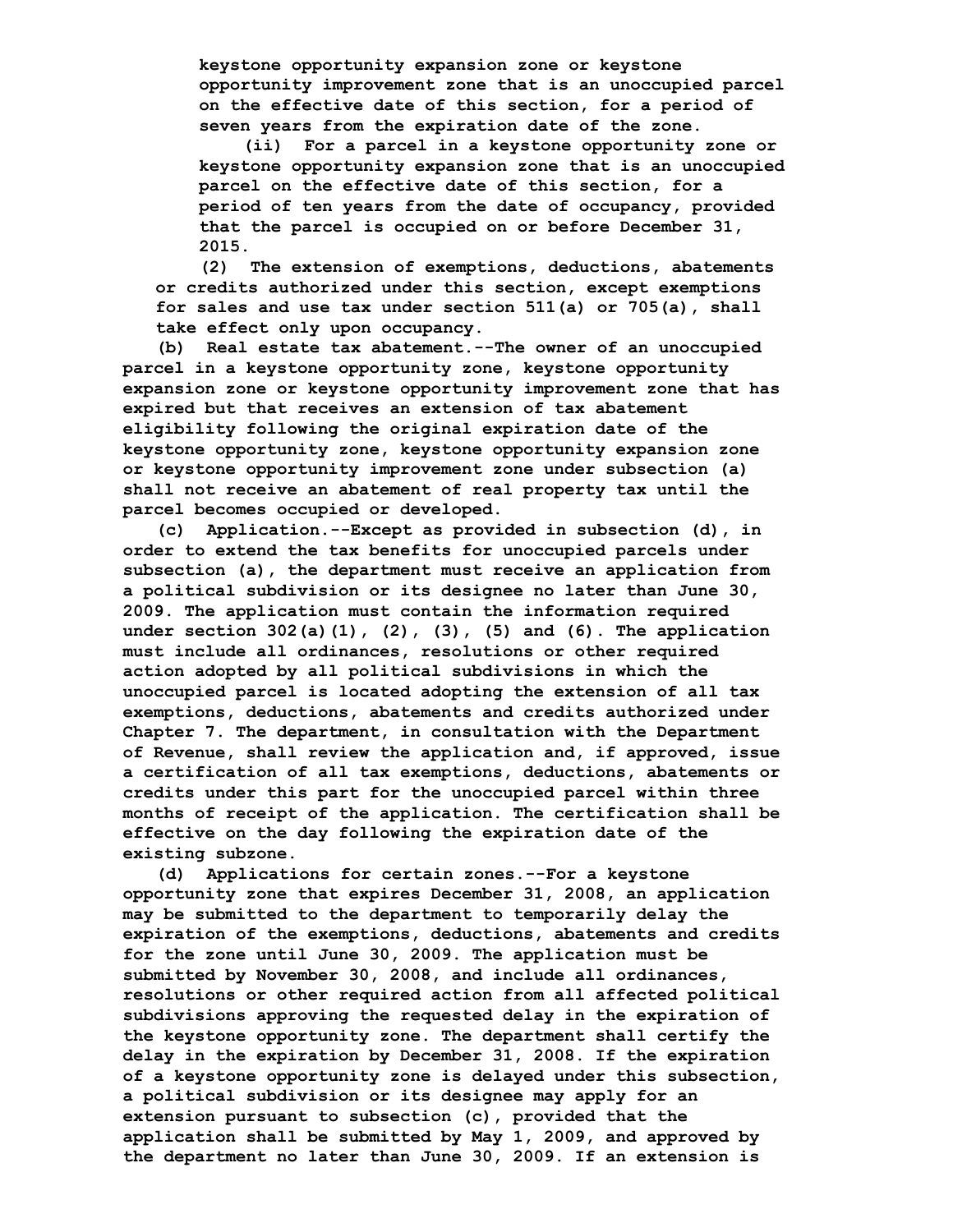**granted under subsection (c), the extension shall be deemed to be effective January 1, 2009.**

 **(e) Expiration.--All extensions of an unoccupied parcel certified under subsection (a)(1)(i) shall expire no later than seven years following the expiration date of the existing keystone opportunity zone, keystone opportunity expansion zone or keystone opportunity improvement zone. All extensions of an unoccupied parcel certified under subsection (a)(1)(ii) shall expire no later than ten years following the date of occupancy of the unoccupied parcel.**

 **Section 301.4. Additional keystone opportunity expansion zones.**

**(a) Establishment.--**

 **(1) In addition to any designations under section 301.1, the department may designate up to 15 additional keystone opportunity expansion zones in accordance with this section. Each additional keystone opportunity expansion zone shall:**

 **(i) Not be less than ten acres in size, unless contiguous to an existing zone.**

 **(ii) Not exceed, in the aggregate, a total of 350 acres.**

 **(iii) Be comprised of parcels that meet any of the following criteria:**

 **(A) Are deteriorated, underutilized or unoccupied on the effective date of this clause.**

**(B) Are occupied by a business that:**

 **(I) Creates or retains at least 1,400 full time jobs in this Commonwealth within three years of the designation of the keystone opportunity expansion zone; and**

 **(II) Makes a capital investment of at least \$750,000,000 in the additional keystone opportunity enhancement zone within three years of the designation of the keystone opportunity expansion zone.**

 **(2) The department shall immediately notify political subdivisions located within the area designated.**

 **(b) Authorization.--Persons and businesses within an additional keystone opportunity expansion zone authorized under subsection (a) shall be entitled to all tax exemptions, deductions, abatements or credits set forth under this act, except exemptions for sales and use tax under section 511(a) or 705(a), for a period of ten years beginning January 1, 2010, and ending on December 31, 2020. Exemptions for sales and use taxes under sections 511 and 705 shall commence upon designation of the zone by the department.**

 **(c) Application.--In order to receive a designation under subsection (a), the department must receive an application from a political subdivision or its designee no later than May 1, 2009. The application must contain the information required under section 302(a)(1), (2)(i) and (ix) and (6). The application must include all ordinances, resolutions or other required action adopted by all political subdivisions in which the keystone opportunity expansion zone is located providing the tax exemptions, deductions, abatements and credits authorized**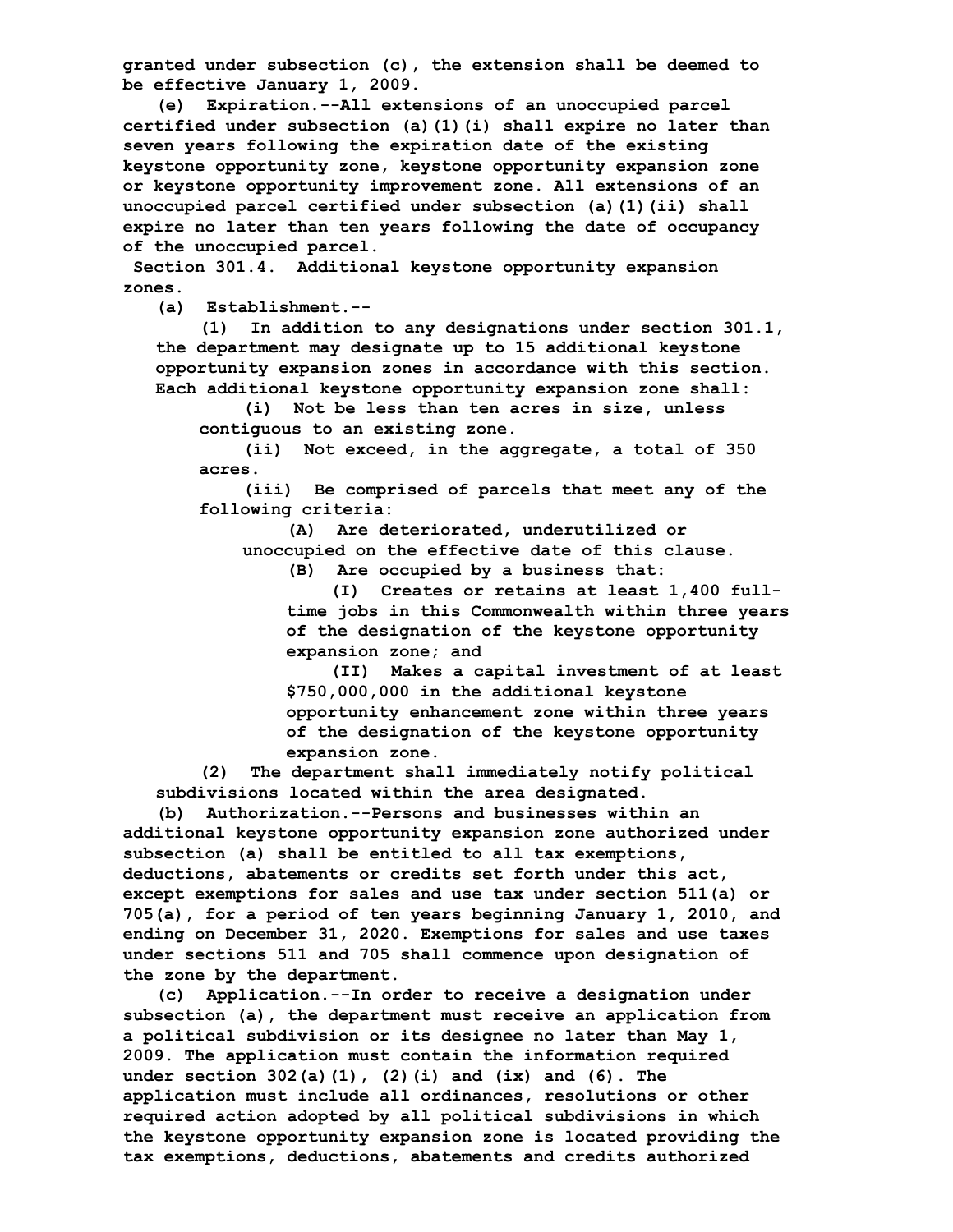**under Chapter 7. The department, in consultation with the Department of Revenue, shall review the application and, if approved, issue a certification of all tax exemptions, deductions, abatements or credits under this part for the additional keystone opportunity expansion zone within three months of receipt of the application. The department shall act on an application under this subsection by June 30, 2009. Section 301.5. Expansion for new parcels.**

 **(a) Expansion.--A political subdivision or its designee may apply for an expansion to add up to 15 acres of deteriorated property to an existing keystone opportunity expansion zone, keystone opportunity improvement zone or a subzone of a keystone opportunity zone for parcels that are contiguous to the existing zone or subzone.**

 **(b) Application.--In order to receive a designation under this section, the department must receive an application from a political subdivision or its designee no later than December 31, 2008. The application must contain the information required under section 302(a)(1), (2)(i) and (ix), (5) and (6). The application must include all ordinances, resolutions or other required action adopted by all political subdivisions in which the keystone opportunity expansion zone, keystone opportunity improvement zone or a subzone of a keystone opportunity zone is located adopting all tax exemptions, deductions, abatements and credits authorized under Chapter 7 to the expanded area. The department, in consultation with the Department of Revenue, shall review the application and, if approved, issue a certification of all tax exemptions, deductions, abatements or credits under this act for the expansion authorized under subsection (a) within two months of the receipt of the application.**

 **(c) Applications for certain zones.--For a keystone opportunity zone that expires December 31, 2008, but is seeking an extension under section 301.3, the application shall include the request for an expansion under subsection (a). The application must be submitted by December 31, 2008, and include all ordinances, resolutions or other required action from all affected political subdivisions approving the addition of the acreage. If the expiration of a keystone opportunity zone is delayed under this subsection, a political subdivision or its designee may apply for an extension under section 301.3 and an expansion under this section. If an extension is granted under section 301.3, the extension and the expansion shall be deemed to be effective January 1, 2009.**

 **(d) Authorization.--Persons or businesses within the expanded area shall be entitled to all tax exemptions, deductions, abatements or credits set forth under this act, except for sales and use taxes under section 511(a) or 705(a), for the period set forth in subsection (e). Exemptions for sales and use taxes under sections 511 and 705 shall commence upon approval of the expansion by the department.**

 **(e) Expiration.--All expansions under this section shall expire on the same date as the keystone opportunity expansion zone, keystone opportunity improvement zone or subzone of a keystone opportunity zone.**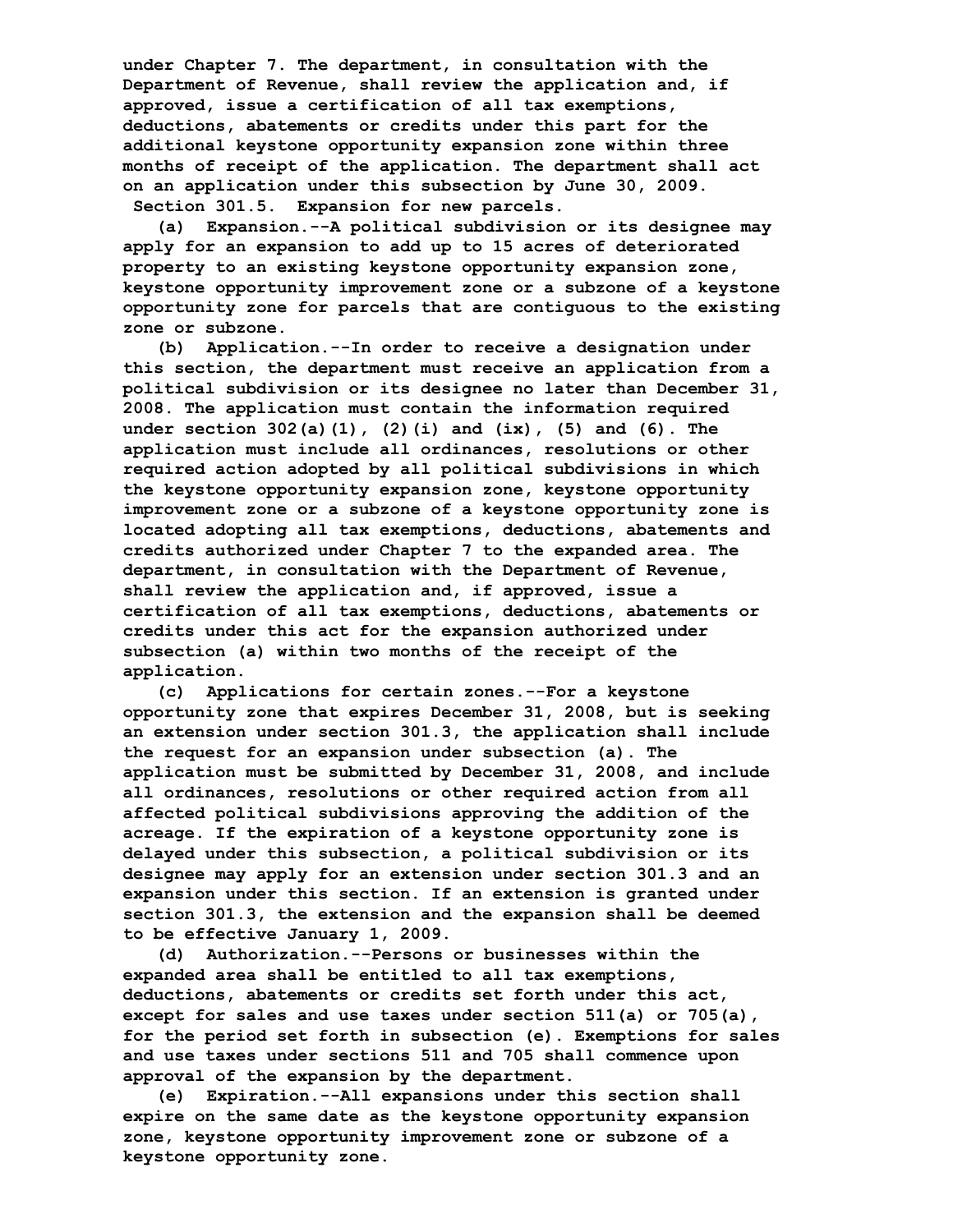**Section 301.6. Substitution of parcels outside a subzone.**

 **(a) Approval.--If a portion of an existing subzone is affected by a governmental prohibition of an environmental nature which has a substantial adverse effect on development, the department may approve a substitution of other parcels for those affected acres in the existing subzone, creating a new subzone if the new subzone is substantially similar in acreage size and is within five miles and in the same county as the original subzone.**

 **(b) Application and approval.--Applications to substitute parcels under this section shall be made to the department no later than May 31, 2009. Applications under this section shall be made to the department in accordance with section 302(a)(1), (2), (3), (5) and (6). The department shall certify the substitutions by June 30, 2009.**

**Section 310. Payments.**

 **The following shall apply to an agreement between a business and a political subdivision entered into after the effective date of this section in exchange for the approval of, or otherwise relating to, the establishment of a keystone opportunity zone, keystone opportunity expansion zone or keystone opportunity improvement zone under this act, to include an extension under section 301.2:**

 **(1) Except as otherwise required or authorized by law, a business may not provide payments to a political subdivision in exchange for the approval of, or otherwise relating to, the designation or extension of a keystone opportunity zone, keystone opportunity expansion zone or keystone opportunity improvement zone in excess of 110% of the amount of real property taxes payable to the political subdivision for the tax year immediately prior to the year in which the designation or extension is granted. The limitation on payments set forth under this paragraph may increase by the percentage increase in the payments that would occur if the property was not exempt from local real property taxes.**

 **(2) Except as provided under paragraph (3), payments made under paragraph (1) may be increased based on a taxpayer assessment appeal or as necessary to correct any errors or omissions in the county's assessment records. Payments may be increased following a county wide reassessment based on improvements to the property made prior to the approval of the designation or expansion.**

 **(3) Payments may not be increased for the duration of the designation or expansion based on an increase in the assessed value of property due to improvements to the property made subsequent to designation.**

 **(4) Any agreement to make payments under this section shall be in writing and approved by a majority vote of the governing body of the political subdivision at a meeting that is subject to 65 Pa.C.S. Ch. 7 (relating to open meetings). Section 311. Prohibition on illegal alien labor.**

 **(a) General rule.--No person or business that receives a tax exemption, deduction, abatement or credit under this act shall knowingly permit the labor services of an illegal alien under a contract to which the person or business is a party in the**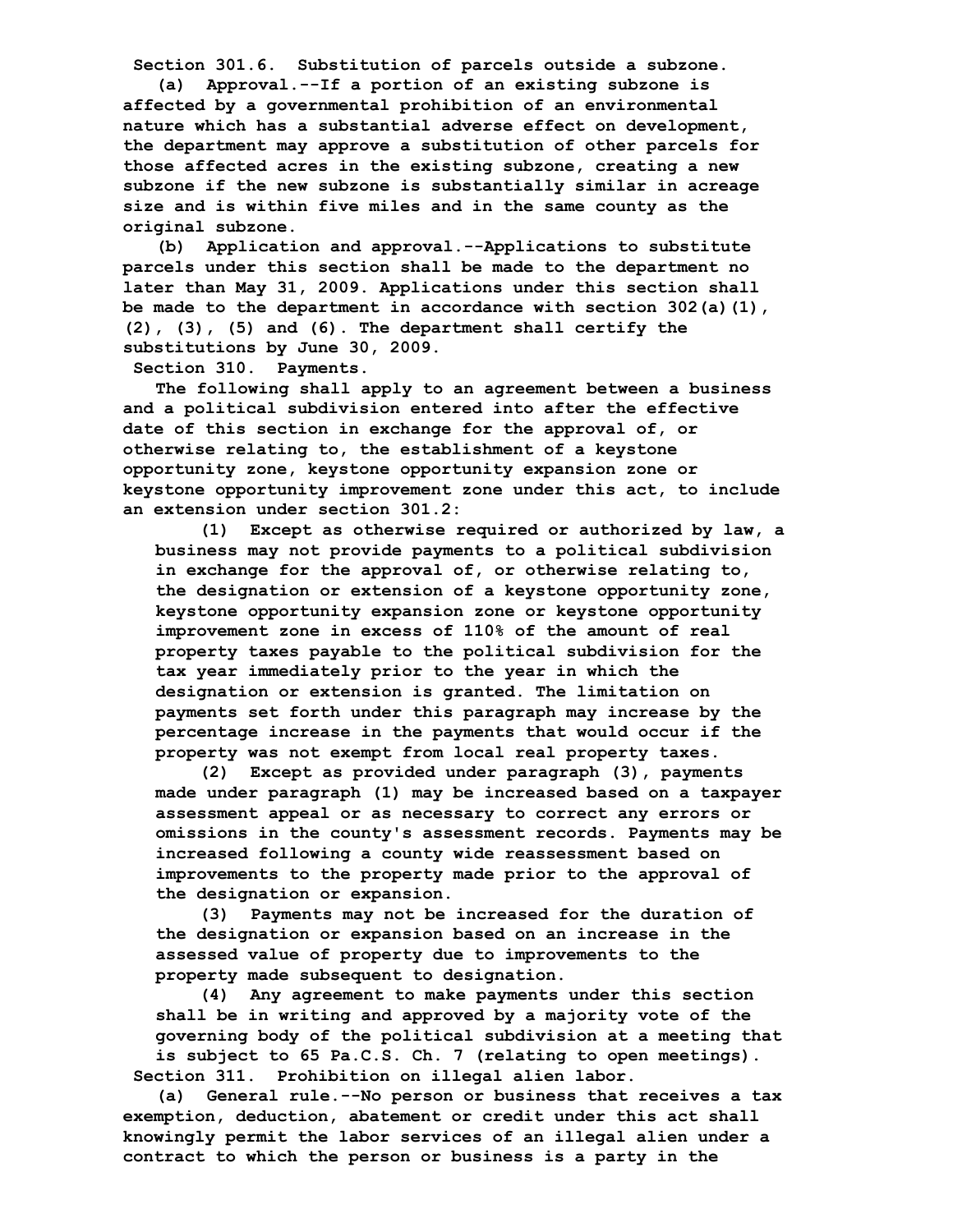**applicable keystone opportunity zone, keystone opportunity expansion zone or keystone opportunity improvement zone. A person shall be deemed to have knowingly employed or knowingly permitted the prohibited services if he shall have active knowledge of or have reason to know that such services have been provided under the contract in the applicable keystone opportunity zone, keystone opportunity expansion zone or keystone opportunity improvement zone.**

 **(b) Reimbursement.--As a condition of the receipt of a tax exemption, deduction, abatement or credit under this act, the department or political subdivision that awards the tax exemption, deduction, abatement of credit under this act shall require full repayment of the value or amount of the tax exemption, deduction, abatement or credit if subsection (c) applies.**

**(c) Violations.--**

 **(1) Repayment under subsection (b) is required if any of the following apply:**

 **(i) The person or business that received the tax exemption, deduction, abatement or credit under this act is sentenced under Federal law for an offense involving knowing use of labor by an illegal alien under the contract in the applicable keystone opportunity zone, keystone opportunity expansion zone or keystone improvement zone.**

**(ii) All of the following apply:**

 **(A) A contractor to a person or business that received the tax exemption, deduction, abatement or credit under this act is sentenced under Federal law for an offense involving knowing use of labor by an illegal alien on the contract.**

 **(B) The person knew or had reason to know of the contractor's knowing use of labor by an illegal alien on the contract.**

 **(2) Any person who is required to repay the department or political subdivision under this section shall be ineligible to apply for any tax exemption, deduction, abatement or credit under this act for a period of two years.**

 **(3) It shall be an affirmative defense to a violation of this section, if the person or business contracts with a contractor to provide labor under the contract in the applicable keystone opportunity zone, keystone opportunity expansion zone or keystone opportunity improvement zone and establishes that the person has required the contractor to certify compliance with the requirements of section 274A of the Immigration Reform and Control Act of 1986 (Public Law 99-603, 8 U.S.C. § 1324A) with respect to the hiring, recruiting or referral for employment of an alien in the United States and has notified the appropriate Federal authority, if the person knew that the contractor used labor by an illegal alien.**

 **(d) Definition.--As used in this section, "illegal alien" means a noncitizen of the United States who is violating Federal immigration laws and is providing compensated labor within this Commonwealth.**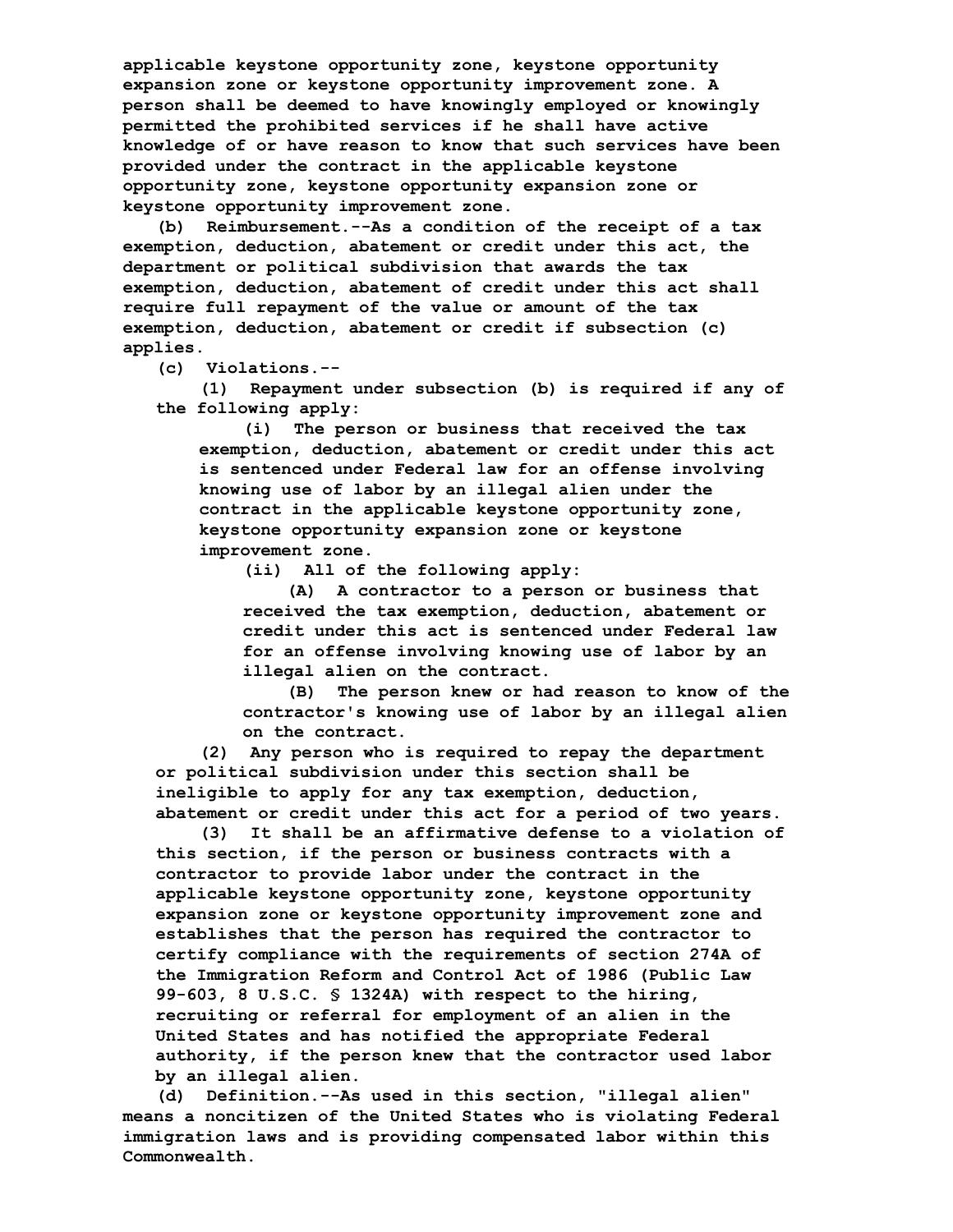Section 3. Section 511 of the act, amended December 9, 2002 (P.L.1727, No.217), is amended to read:

Section 511. Sales and use tax.

 (a) Exemption.--Sales at retail of services or tangible personal property, other than motor vehicles, to a qualified business **or a construction contractor pursuant to a construction contract with a qualified business, landowner or lessee** for the exclusive use, consumption and utilization of the tangible personal property or service by the qualified business at [its] **the qualified business's, landowner's or lessee's** facility located within a subzone, improvement subzone or expansion subzone are exempt from the sales and use tax imposed under Article II of the Tax Reform Code of 1971. No person shall be allowed an exemption for sales conducted prior to designation of the real property as part of a subzone or expansion subzone.

 [(b) Construction contracts.--For any construction contract performed in a subzone, improvement subzone or expansion subzone, the exemption provided in subsection (a) shall only apply to the sale at retail or use of building machinery and equipment to a qualified business, or to a construction contractor pursuant to a construction contract with a qualified business, for the exclusive use, consumption and utilization by the qualified business at its facility in a subzone, improvement subzone or expansion subzone. For the purposes of the subzone, improvement subzone or expansion subzone exemption, building machinery and equipment shall include distribution equipment purchased for the exclusive use, consumption and utilization in a subzone, improvement subzone or expansion subzone facility.]

 Section 4. Section 515(d) introductory paragraph and (3) of the act, amended December 23, 2003 (P.L.360, No.51), are amended to read:

Section 515. Corporate net income tax.

\* \* \*

 (d) Income apportionment.--The taxable income of a corporation that is a qualified business shall be apportioned to the subzone, improvement subzone or expansion subzone by multiplying the Pennsylvania taxable income by a fraction, the numerator of which is the property factor plus the payroll factor [plus the sales factor] and the denominator of which is [three] **two**, in accordance with the following:

\* \* \*

 [(3) The sales factor is a fraction, the numerator of which is the total sales of the taxpayer in the subzone, improvement subzone or expansion subzone during the tax period and the denominator of which is the total sales of the taxpayer in this Commonwealth during the tax period.

 (i) Sales of tangible personal property are in the subzone, improvement subzone or expansion subzone if the property is delivered or shipped to a purchaser that takes possession within the subzone, improvement subzone or expansion subzone regardless of the F.O.B. point or other conditions of the sale.

 (ii) Sales other than sales of tangible personal property are in the subzone, improvement subzone or expansion subzone if: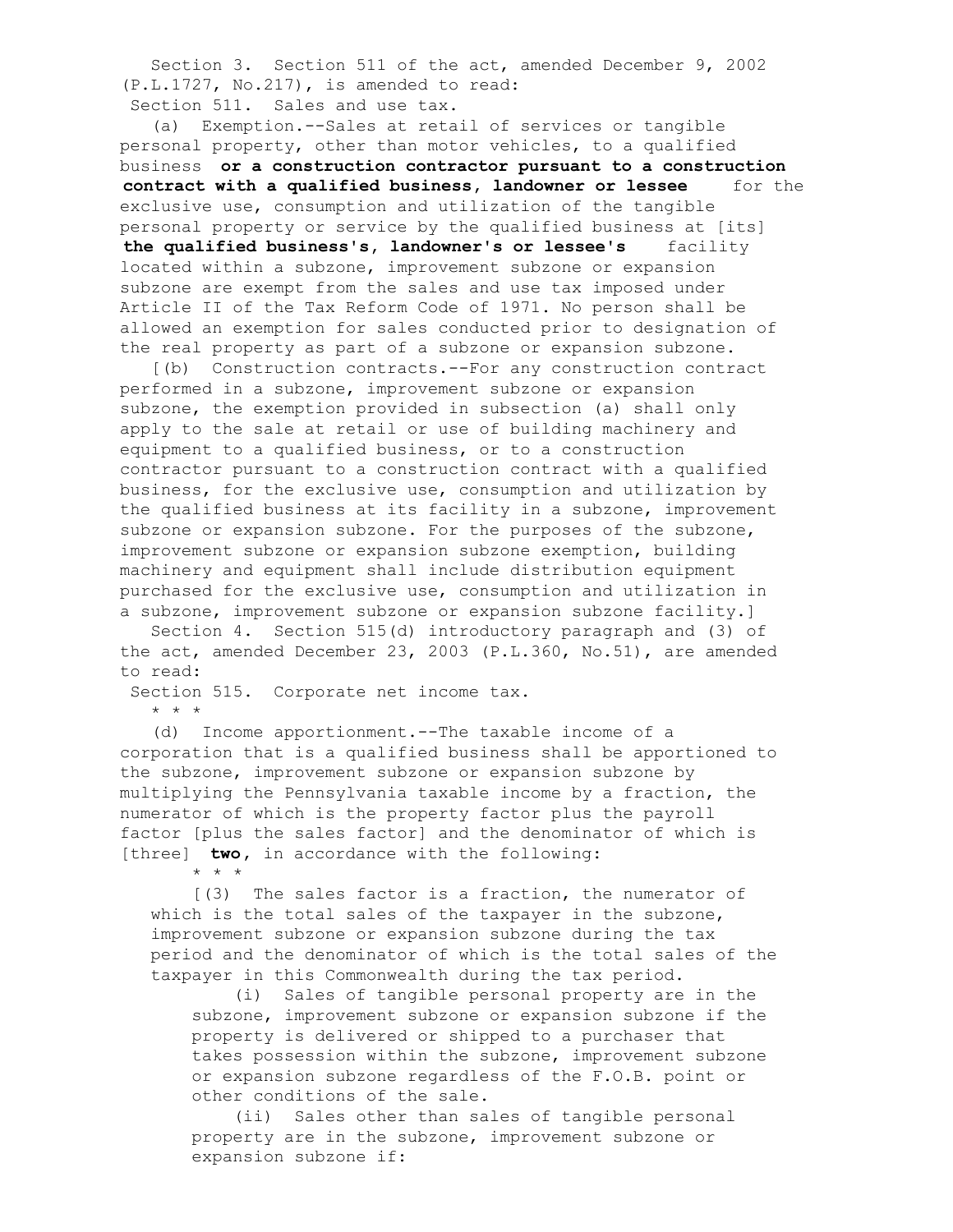(A) the income-producing activity is performed in the subzone, improvement subzone or expansion subzone; or

 (B) the income-producing activity is performed both within and without the subzone, improvement subzone or expansion subzone and a greater proportion of the income-producing activity is performed in the subzone, improvement subzone or expansion subzone than in any other location, based on costs of performance.]

\* \* \*

 Section 5. Section 703 of the act is amended by adding a subsection to read:

Section 703. Local earned income and net profits taxes; business privilege taxes.

\* \* \*

 **(g) Determination of exemption.--For the purposes of determining an exemption under this section, a tax on or measured by any of the following shall be attributed to business activity conducted within a subzone, improvement zone or expansion zone by applying the apportionment factors under section 515(d):**

- **(1) Business gross receipts.**
- **(2) Gross or net income.**
- **(3) Gross or net profits.**

 Section 6. Section 705 of the act, amended December 9, 2002 (P.L.1727, No.217), is amended to read:

Section 705. Local sales and use tax.

 (a) General rule.--The political subdivision shall exempt sales at retail of services or tangible personal property, except motor vehicles, to a qualified business **or a construction contractor pursuant to a construction contract with a qualified business, landowner or lessee** for the exclusive use, consumption and utilization of the tangible personal property or service by the qualified business at [its] **the qualified business's, landowner's or lessee's** facility located within a subzone, improvement subzone or expansion subzone from a city or county tax on purchase price authorized under Article XXXI-B of the act of July 28, 1953 (P.L.723, No.230), known as the Second Class County Code, as amended, and the act of June 5, 1991 (P.L.9, No.6), known as the Pennsylvania Intergovernmental Cooperation Authority Act for Cities of the First Class, as amended. No exemption may be granted for sales occurring prior to designation of the real property as part of a subzone or expansion subzone.

 (b) [Construction contracts.--For any construction contract performed in a subzone, improvement subzone or expansion subzone, the exemption provided in subsection (a) shall only apply to the sale at retail or use of building machinery and equipment to a qualified business, or to a construction contractor pursuant to a construction contract with a qualified business, for the exclusive use, consumption and utilization by the qualified business at its facility in a subzone, improvement subzone or expansion subzone. For the purposes of the subzone, improvement subzone or expansion subzone exemption, building